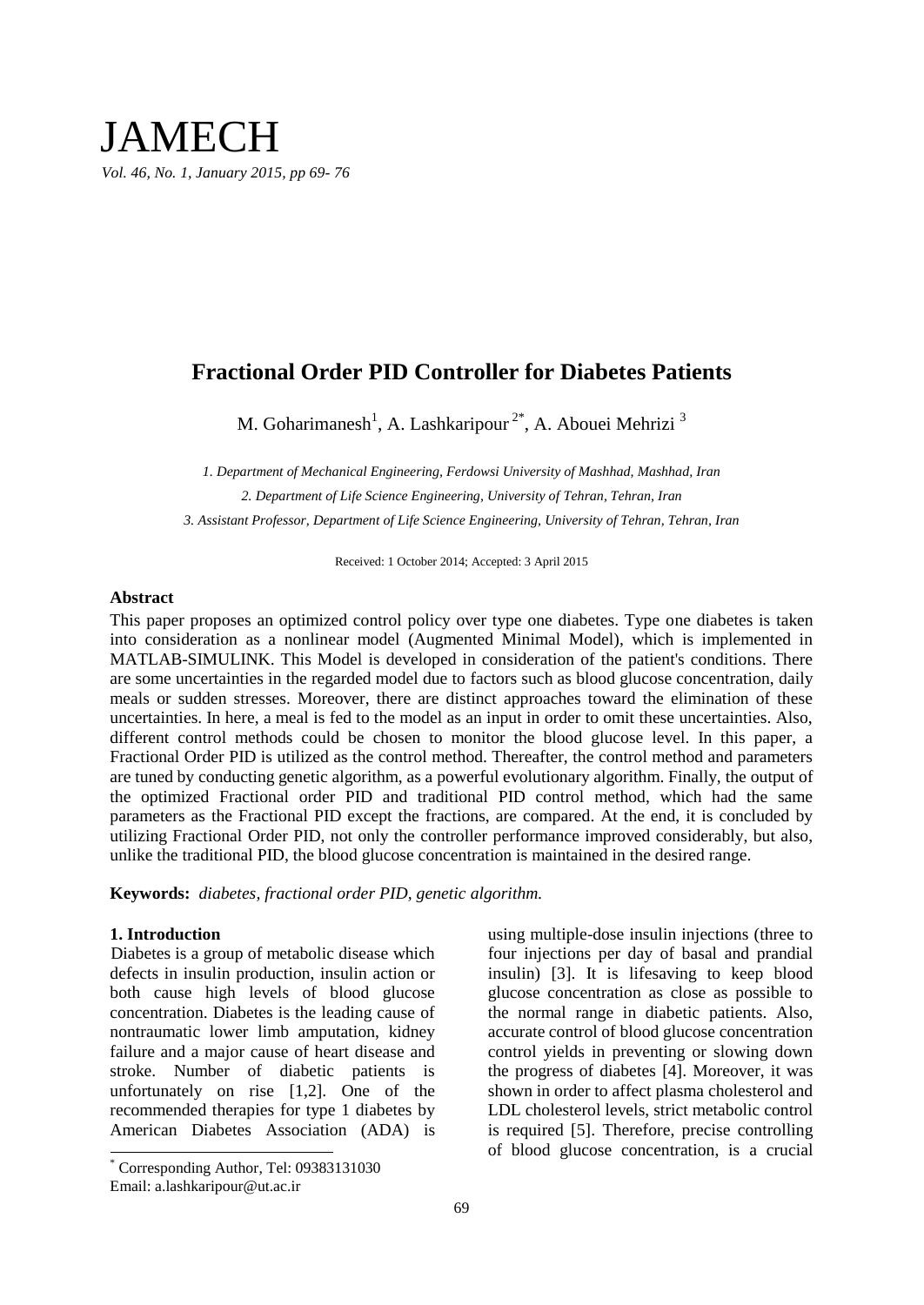subject and has drawn the attention of many to the subject [6,7].

PID (proportional-integral-derivative) controller is a powerful control strategy, that minimizes the difference between a set value and process variables [8]. Robustness, simplicity and wide range of applicability are the main reasons of PID controllers wide usage [9]. Tuning procedure and determining the optimal proportional, integral and derivative parameters is a critical issue in PID controllers [10]. In order to overcome these difficulties automatic tuning of PID controllers has been thoroughly studied by researchers [11-13]. In addition, to improve PID controller's steady state and transient performance fractional order PID controllers were introduced and implemented [14]. A favorable control policy requires a vast amount of knowledge and experience. In order to evade this problem, studies have been carried out to design fractional PID controllers needless of an expert's experience and knowledge, by utilization of genetic algorithm [15]. Researches have been undertaken to control blood glucose concentration in type 1 diabetics by the means of PID controllers and it was proven to be efficient though not totally effective, due to its undesirable over shoot and settling time which could result in some drastic effects on diabetics subjects [16,17]. Moreover, Fractional PID has not been conducted in type 1 diabetics control yet. In this paper we propose a novel fractional PID controller, to accurately control blood glucose concentration in type 1 diabetes. In Section 2, a nonlinear diabetes model is

introduced. In Section 3, we focus on Fractional Order PID controller and its implementation. The novelty of this work is presented in Sections 4, where the fractional PID controller is tuned by genetic algorithm.

## **2. Augmented Minimal Model**

Since the case of type one polygenic disease is widely studied and its physiological causes are relatively clear, the eye of the tutorial community has been centered on modeling and understanding of type two polygenic diseases (see [14]). One amongst the goals of this study are to demonstrate the profits of explaining the aldohexose metabolism of type one diabetics with one stripped-down model (the Augmented Minimal Model in this case). The coupled nonlinear set of equations are given below [18].

$$
\begin{cases}\n\frac{dI}{dt} = -\gamma_I \, J(t) + \beta \cdot \max[G(t) - \theta_I, 0] + D_I(t) \\
\frac{dN}{dt} = -\gamma_N \, N(t) + \alpha_N \cdot \max[\theta_N - G(t), 0] \\
\frac{dX}{dt} = -P_2 X(t) + P_3 I(t) \\
\frac{dG_I}{dt} = -P_1 G_I(t) - X(t) G(t) \\
\frac{dG_N}{dt} = -P_4 G_N(t) + P_5 N(t) \\
G(t) = G_b + G_I(t) + G_N(t) + D_G(t)\n\end{cases}
$$
\n(1)

The augmented minimal diabetes model parameters were introduced in Table 1 and the input, output or desired values of these parameters were given in the same table as well. Also, the AMM state parameters for a healthy person and diabetic patients type 1 and 2 is given in Table 2.

|                  | value deviation of plasma insulin concentration from its basal                       | 15 mU/L in healthy subjects   |
|------------------|--------------------------------------------------------------------------------------|-------------------------------|
| $\overline{N}$   | value deviation of plasma glucagon concentration from its basal                      | 75 ng/L in healthy subjects   |
| $\boldsymbol{X}$ | insulin action                                                                       | $min\%$                       |
| $G_I$            | value due to insulin action deviation of blood glucose concentration from its basal  | mg/dL                         |
| $G_N$            | value due to glucagon action deviation of blood glucose concentration from its basal | mg/dL                         |
| $G_b$            | basal value of blood glucose concentration                                           | assumed 90mg/dl in this study |
| G                | concentration of blood glucose                                                       | mg/dL                         |
| $D_I$            | insulin disturbance                                                                  | mU/L/min                      |
| $D_G$            | glucose disturbance                                                                  | mg/dL                         |

**Table 1. Nomenclature [18]**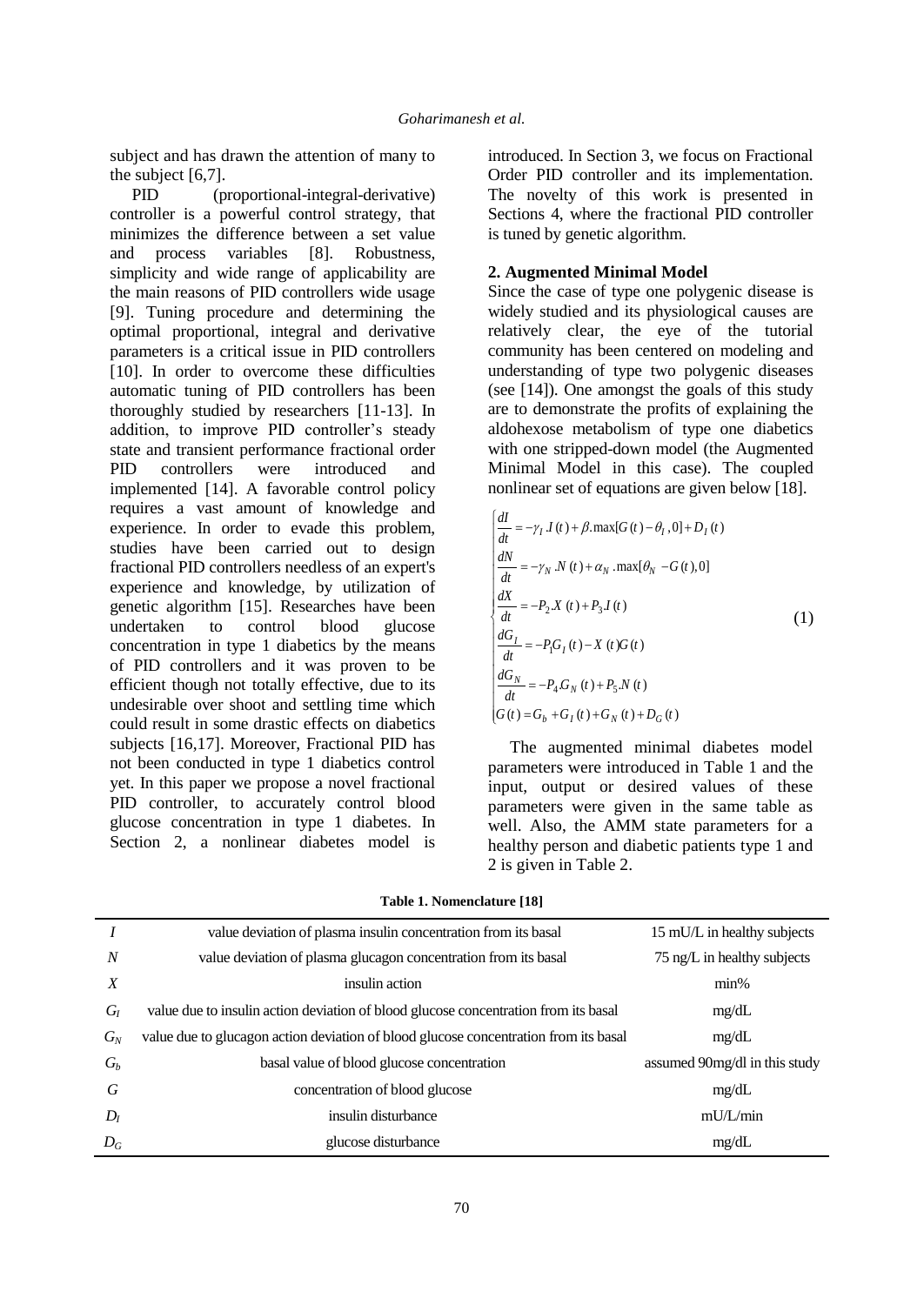| <b>DUDICLE</b> 1101               |                                            |                                      |                      |  |  |  |
|-----------------------------------|--------------------------------------------|--------------------------------------|----------------------|--|--|--|
|                                   | <b>Healthy</b>                             | Type 1                               | Type 2               |  |  |  |
| Υï                                | [0.43, 0.56]                               | N/A                                  | 0.42                 |  |  |  |
| β                                 | $[9\times10^{-4}, 0.08]$<br>[101, 114]     | 0<br>N/A                             | 0.106<br>103         |  |  |  |
| $\theta_{\rm I}$<br>$\gamma_N$    | $[4.5 \times 10^{-4}, 9.5 \times 10^{-4}]$ | $[0, 1.2 \times 10^{-3}]$            | $5.8\times10^{-4}$   |  |  |  |
| $\alpha_{\scriptscriptstyle N}$   | [0.0023, 0.0049]                           | $[4\times10^{-4}, 1.2\times10^{-3}]$ | 0.0037               |  |  |  |
| $\theta_{\!\scriptscriptstyle N}$ | [77, 91]                                   | [75, 93]                             | 83                   |  |  |  |
| P <sub>1</sub>                    | [0.004, 0.036]                             | 0.013                                | 0.022                |  |  |  |
| P <sub>2</sub>                    | [0.034, 0.155]                             | 0.063                                | 0.075                |  |  |  |
| $P_{3}$                           | $[3.1 \times 10^{-6}, 1.3 \times 10^{-5}]$ | 910-6                                | $1.3 \times 10^{-5}$ |  |  |  |
| $P_{\rm 4}$                       | [0.027, 0.05]                              | 0.04                                 | 0.04                 |  |  |  |
| $P_5$                             | [0.015, 0.017]                             | 0.016                                | 0.016                |  |  |  |

**Table 2. AMM Parameters For Healthy And Diabetics Subjects [18]**

Figure 1, shows the implementation of AMM nonlinear model in MATLAB-SIMULINK setting. As it can be seen in Table 2 the parameters are given as ranges, Table 3 illustrates the exact values of parameters that were implemented as function block parameters in diabetics. As it can be concluded from set of Equations (1), the internal secretion concentration varies with time by internal secretion injection. As a result, the blood glucose concentration varies with time, severally. Therefore, a powerful control method is needed to maintain the blood glucose concentration in the normal range in diabetic patients. It should be mentioned that the desired blood glucose concentration value in normal operating condition is 110 mg/dL and when this value exceeds 140 mg/dL impaired glucose tolerance occurs [19]. Table 4 illustrates the normal values of blood glucose concentration in type one diabetics patients.

In Figure 2 the concentration of glucose in the absence of the controller is demonstrated when a meal is fed to the system. As we would expect, the blood glucose concentration initially experiences a harsh increase, this phenomena will be proved later. As it is clear in Figure 2 after a meal blood glucose exceed 161 mg/dL which is a life hazard. If the patient survives the first 200 minutes after the meal, the concentration of blood glucose will gradually decrease. However, its value will not reach the desired range (110-140 mg/dL), as it can be seen in Figure 2 even after 1000 minutes the blood glucose level is higher than 180 mg/dL which is a critical and dangerous condition for the patient.

**Table 3. Function Block Parameters In Diabetics [18]**

| $G_b$                           |       |       |                | $\boldsymbol{N}$ | $\alpha_{\scriptscriptstyle N}$ |
|---------------------------------|-------|-------|----------------|------------------|---------------------------------|
| 110                             | 0.56  | 0.08  | 114            | $9.5e-4$         | 0.0049                          |
| $\theta_{\scriptscriptstyle N}$ |       |       | $\overline{2}$ |                  |                                 |
| 91                              | 0.036 | 0.155 | $1.3e-5$       | 0.05             | 0.017                           |

**Table 4. Blood Glucose Concentration Levels In Diabetics Type 1, Before And After A Meal [19]**

| Diabetic type 1 normal blood glucose concentration range |                          |                           |  |  |  |
|----------------------------------------------------------|--------------------------|---------------------------|--|--|--|
| Before a meal                                            | $4-7$ mmol/L             | $72-126$ mg/dL            |  |  |  |
| Operating normally                                       | $4.4-6.1$ mmol/L         | $82-110$ mg/dL            |  |  |  |
| After a meal                                             | Up to $9 \text{ mmol/L}$ | Up to $161 \text{ mg/dL}$ |  |  |  |



**Fig. 1. Diabetes aggregated model with an input box control, an input and an output noise**



**Fig. 2. Concentration of glucose after a meal in the absence of the controller**

### **3. FOPID Controller**

To study the fractional order controllers, the starting point is of course the fractional order differential equations using fractional calculus. A commonly used definition of the fractional differ integral is the Riemann-Liouville definition [20].

definition [20].  
<sub>a</sub> 
$$
D_t^{\alpha} f(t) = \frac{1}{\Gamma(m-\alpha)} \left( \frac{d}{dt} \right)^m \int_0^t \frac{f(\tau)}{(t-\tau)^{1-(m-\alpha)}} d\tau
$$
 (2)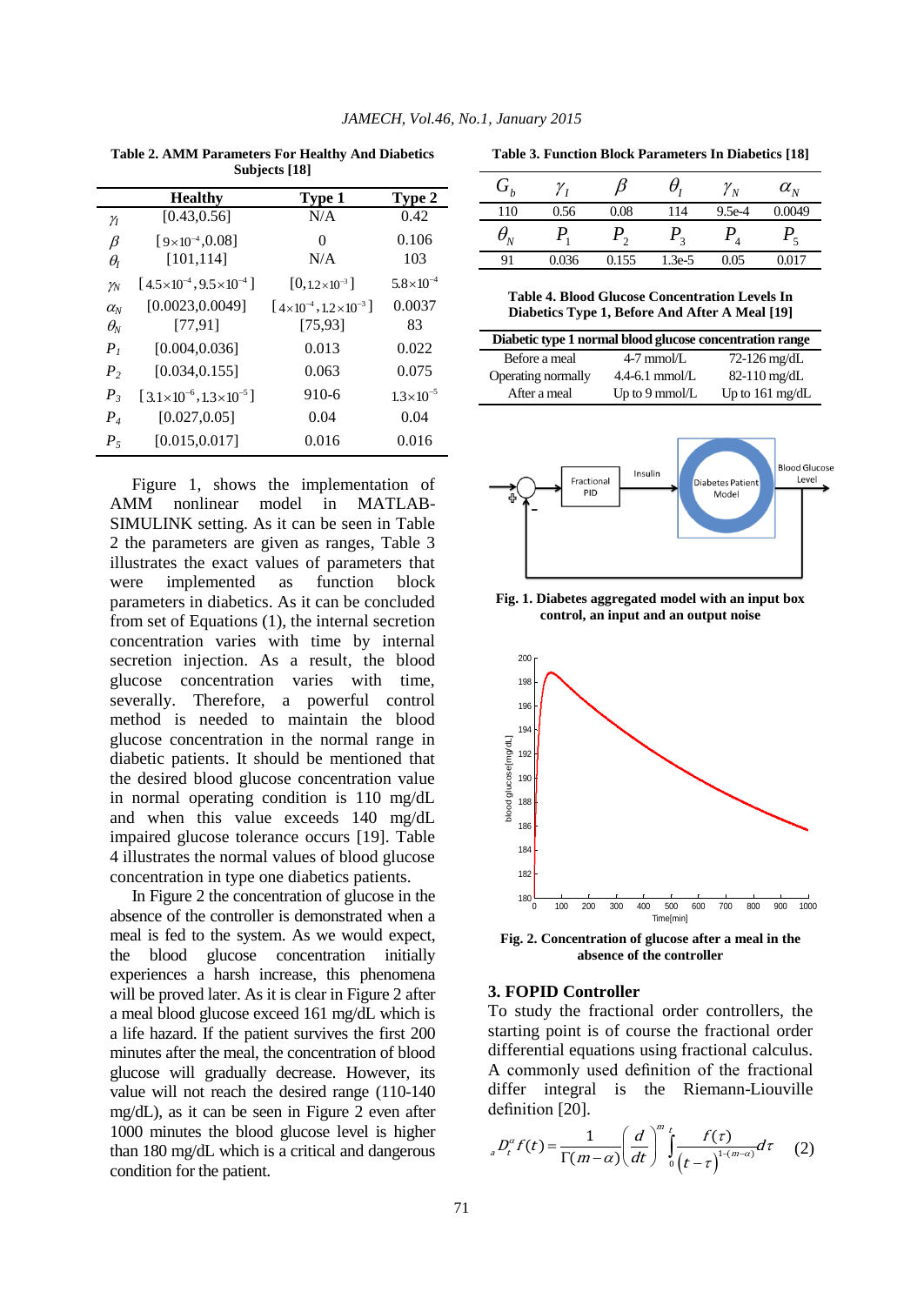For m – 1  $\leq \alpha \leq m$  where  $\Gamma(0)$  is the wellknown Euler's gamma function. An alternative definition, based on the concept of fractional differentiation, is the Grunwald-Letnikov definition given by

a) 
$$
\lim_{a \to 0} \frac{1}{\Gamma(\alpha)h^{\alpha}} \sum_{k=0}^{(t-\alpha)/h} \frac{\Gamma(\alpha+k)}{\Gamma(k+1)} f(t-kh)
$$
 (3)

In Equations (3) and (4), there are some parameters which are defined as below.

- $\bullet$   $\alpha$  is the derivative order which be limited in an interval [-1 m]
- $\bullet$   $\Gamma$  is the well-known gamma function
- $\bullet$  t is the time
- f is the purpose function
- $\tau$  is the integral variable
- h is a short interval which derivative occurs

One can observe that by introducing notion of the fractional order operator  ${}_{a}D_{t}^{\alpha}f(t)$  the differentiator and integrator can be unified. Another useful tool is the Laplace transform. It was shown in [13] that the Laplace transform of an nth ( $n \in R+$ ) derivative of a signal  $x(t)$ relaxed at t=0 is given by  $L\left\{D^n x(t)\right\} = s^n X(s)$ .

So, a fractional order differential equation, provided both the signals u(t) and y(t) are relaxed at  $t = 0$ , can be expressed in a transfer function form

$$
G(s) = \frac{a_1 s^{\alpha_1} + a_2 s^{\alpha_2} + \dots + a_m s^{\alpha_m}}{b_1 s^{\beta_1} + b_2 s^{\beta_2} + \dots + b_m s^{\beta_m}}
$$
(4)

where

where  
\n
$$
(a_m, b_m) \in R^2, (\alpha_m, \beta_m) \in R^2, \forall (m \in N)
$$
\n
$$
G_c(s) = K_p + \frac{K_I}{s^{\lambda}} + K_D s^{\mu}
$$
\n(5)

The integrator term is  $s^{\lambda}$  that is to say, on a semi-logarithmic plane, there is a line having slope  $-20\lambda$ dB./dec. The control signal u(t) can then be expressed in the time domain as

$$
u(t) = k_p e(t) + k_j D^{-\lambda} e(t) + k_p D^{\mu} e(t)
$$
 (6)

Clearly, selecting  $\lambda = 1$  and  $\mu = 1$ , a classical PID controller can be recovered. The selections of  $\lambda = 1$ ,  $\mu = 0$ , and  $\lambda = 0$ ,  $\mu = 1$  respectively corresponds conventional PI & PD controllers. All these classical types of PID controllers are the special cases of the fractional  $P I^{\lambda} D^{\mu}$ controller given by (5). It can be expected that

the  $P I^{\lambda} D^{\mu}$  controller may enhance the systems control performance. One of the most important advantages of the  $Pl^{\lambda}D^{\mu}$  controller is better control over dynamical systems, which are described by fractional order mathematical models. Another advantage lies in the fact that the  $PI^{\lambda}D^{\mu}$  controllers are less sensitive to changes of parameters of a controlled system [21]. This is due to the two extra degrees of freedom to better adjust the dynamical properties of a fractional order control system. However, all these claimed benefits were not systematically demonstrated in the literature. In this paper, from a practical point of view, we attempt to illustrate the benefits in a reproducible manner. It was pointed out in [22] that a band-limit implementation of fractional order controller is important in practice, and the finite dimensional approximation of the fractional order controller should be done in a proper range of frequencies of practical interest. This is correct since the fractional order controller in theory has an infinite memory and some sort of approximation using finite memory must be done.

Genetic algorithm is a special type of evolutionary algorithms, which uses reverted biology techniques such as inheritance and mutation to introduce new genes (solutions). In fact, genetic algorithms utilize Darwin's principle of natural selection to find the optimal formula for predicting or matching patterns. Genetic algorithm is a good option for prediction based on regression techniques. In another saying, genetic algorithm is a programming technique which employs genetic evolution as a problem-solving model. The problem, which has to be solved, is the input and solutions are coded according to a pattern that is called fitness function. Each solution evaluates the candidate, while most of them are randomly selected. The flowchart of this algorithm is illustrated in Figure 3; also the assigned variables to implement the method in MATLAB are available in Table 5.

The cost function used to tune the FOPID parameters is given in Equation (7). This criterion is called ITAE (Integral Time Absolute Error). 1000

$$
J = \int_{0}^{1000} (G_d - G)^2 t dt
$$
 (7)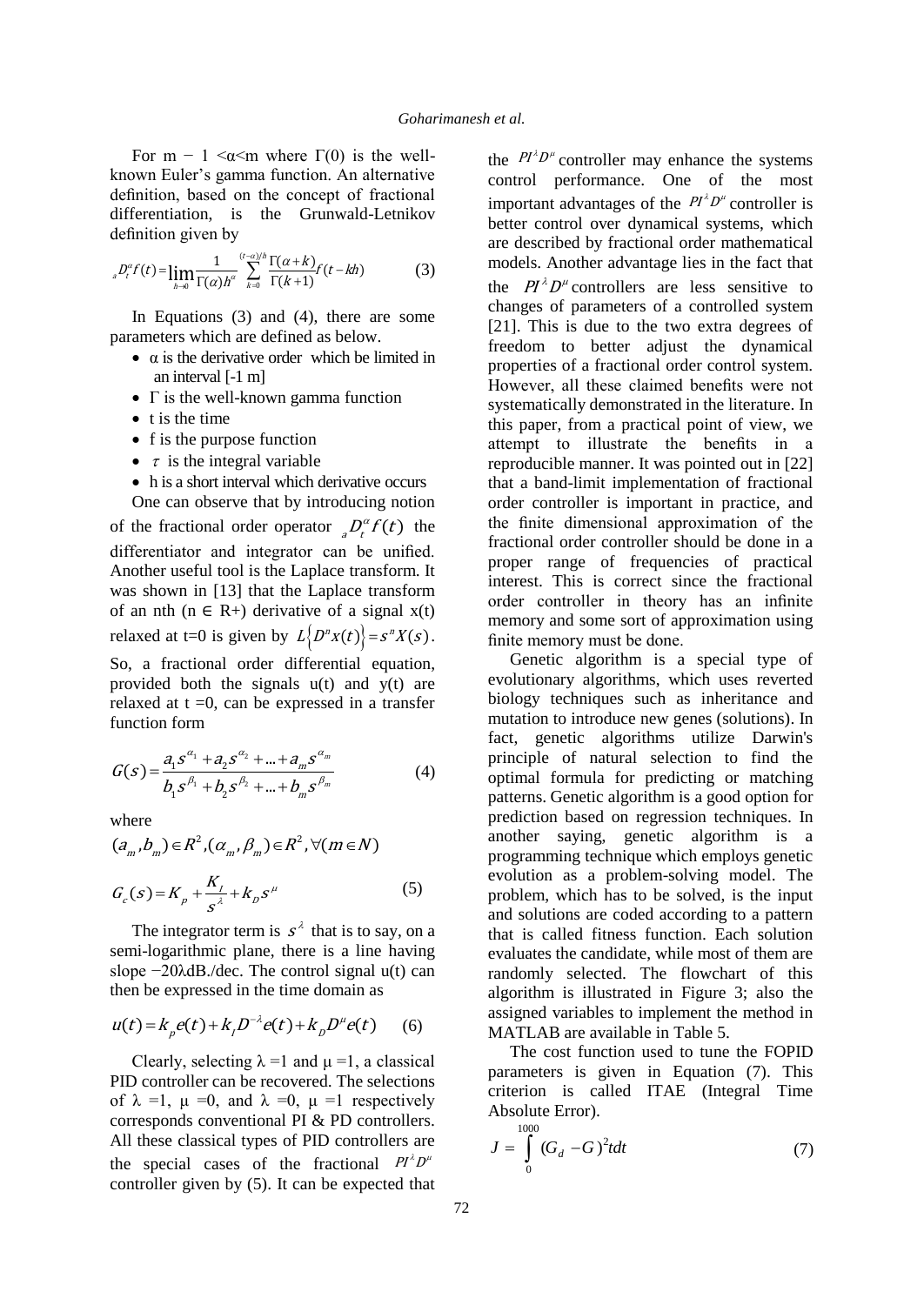| Option                    | Value              |
|---------------------------|--------------------|
| Crossover function        | Heuristic          |
| <b>Crossover fraction</b> | 0.8                |
| Elite number              | 2                  |
| Initial penalty           | 10                 |
| <b>Mutation function</b>  | Adaptive feasible  |
| Penalty factor            | 100                |
| Population initial range  | $[-1,1]$           |
| Population size           | 100                |
| Population type           | Bit string         |
| Selection function        | Stochastic uniform |

**Table 5. Properties Of The Conducted Genetic Algorithm**

Selection is the stage of a genetic algorithm in which individual genomes are selected from a population for later refinement (mutation or crossover). The flow chart depicted in Figure 3, selection procedure was divided to mutation and crossover step where mentioned in the Table 5 and also the selecting type was chosen as stochastic uniform. The initial penalty number, penalty factor and elite number are used in the converging criterion process. The large penalty factors do not allow the invalid results to stay alive for long through the GA evolution, as they are not likely to be selected for reproduction as a result of their non-proper quality. Meanwhile, the optimization was done utilizing MATLAB optimization toolbox.



**Fig. 3. Biological Genetic algorithm process flow**

#### **4. Simulation and Results**

As it can be seen in Figure 6, one of the processes in this study, was converged at the  $92<sup>nd</sup>$  generation, where the fitness function reached its minimum. At this point, the novel findings of this study were reported in Table 5 where the fractional order PID parameters are given. The results of this procedure with the exception of  $\lambda$  and  $\mu$  are considered for the traditional PID controller, which later will be compared with our proposed FOPID controller. Because of the random behavior genetic algorithm foe selecting initial value, several attempts was made to achieve the best results. As Table 6 shows, the first try is the proper selection.

**Table 6. Optimized FOPID parameters**

|           |                  | second     |            |            |
|-----------|------------------|------------|------------|------------|
|           | <b>First try</b> | try        | third try  | try        |
| Kp        | $-2$             | $-1.92983$ | $-1.99987$ | $-1.9578$  |
| Kd        | $-0.99803$       | $-0.99742$ | $-0.99699$ | $-0.9921$  |
| Ki        | $-2$             | $-1.96004$ | $-1.97332$ | $-1.96024$ |
| μ         | 0.000768         | 0.005098   | 0          | 0.011792   |
| $\lambda$ | $-0.01001$       | $-0.01847$ | $-0.01$    | $-0.01425$ |
| CFV       | $2.14E + 09$     | $2.28E+09$ | $2.15E+09$ | $2.15E+09$ |

\* CFV: cost function value





Figures 5 and 6 show the blood glucose level control and insulin injected using both traditional and fractional PID controller respectively. Considering that the normal range for blood glucose concentration is 110-140 [mg/dL], it can be seen in Figures 5.a and 5.b, FOPID is capable of controlling the glucose level, while the traditional PID failed in this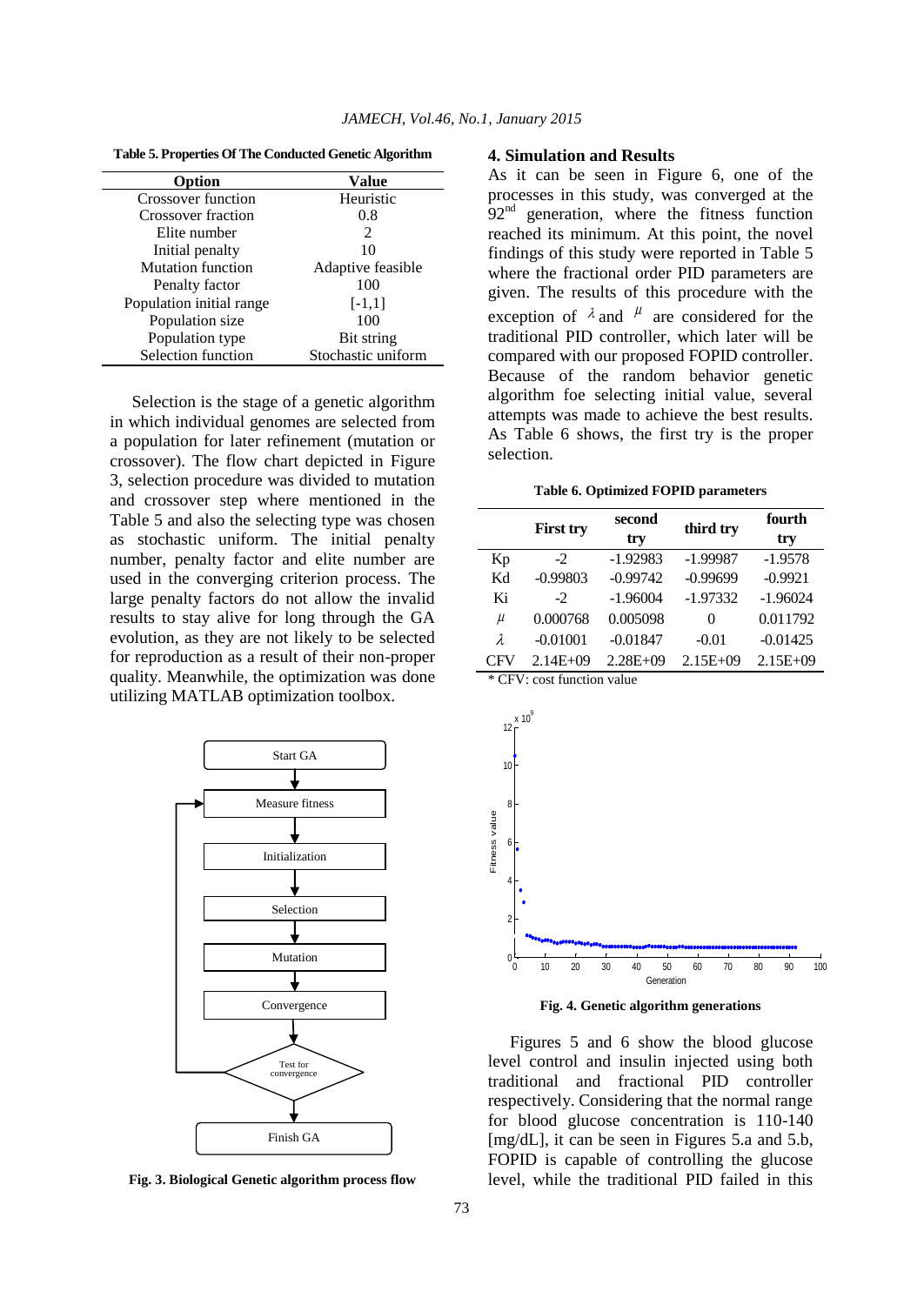procedure. This happened via the existence of  $\mu$  and  $\lambda$  which adjust the magnitude of control effort for derivative and integrative orders. Also, as Figures 6.a and 6.b show, the insulin injected by FOPID is much more logical than traditional PID injection.

To show the power of the fractional PID controller, the optimized traditional PID and the proposed fractional PID are compared with each other in Figure 7. The gains achieved from the genetic algorithm for traditional PID are KP (-6.11122), Kd (2.25231) and ki (-0.2633). As Figure 7 shows, the optimized PID controller can control the blood glucose as well. Whereas, the FOPID is not as powerful as the optimized PID. Nevertheless, the insulin injected by optimized PID is not as smooth as FOPID. As the Figure 8 shows, the PID controller has a chattering behavior in its procedure. Whereas the optimized fractional PID controller could inject the insulin efficiently. This fact is due to the releasing the derivative order values.



**Fig. 5. a) Blood glucose level variation with time, using PID and FOPID controllers**



**Fig. 5. b) Blood glucose control in traditional PID and FOPID (Zoomed)**



**Fig. 6. a) Insulin injection using PID and FOPID**



**Fig. 6. b) Insulin injection using PID and FOPID (zoomed)**



**Fig. 7. Comparing blood glucose control using optimized PID and FOPID** 



**Fig. 8. Comparing insulin injecting rate using optimized PID and FOPID**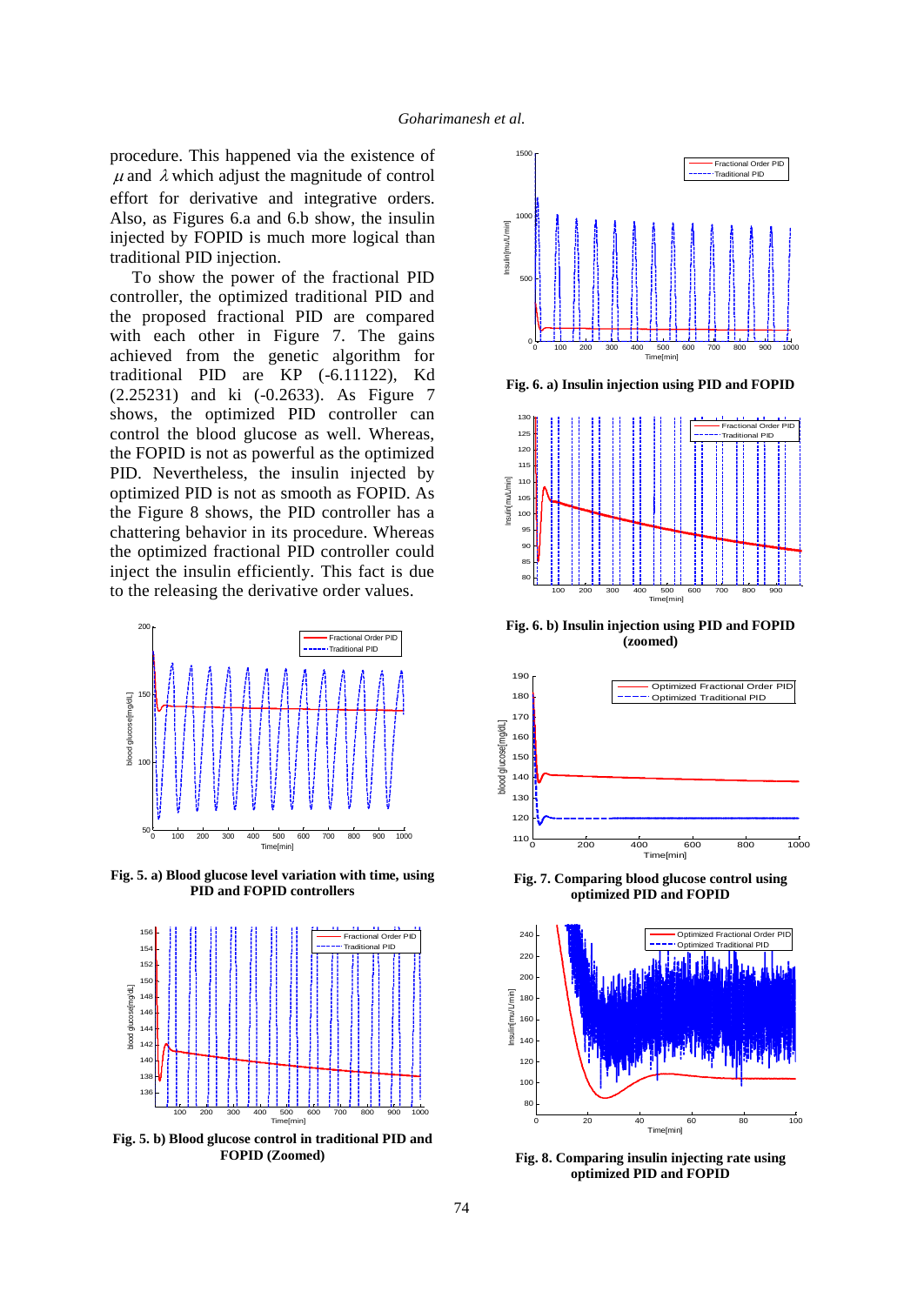#### **5. Conclusion**

In this paper, a nonlinear model based on minimal augmented model had been used to simulate the 1st type of diabetes. In order to regulate the blood glucose level a fractional order PID controller was employed. The parameters of this controller were tuned by genetic algorithm. Afterward, a comparison was made between FOPID and traditional PID. The FOPID showed a negligible deviation from the desired blood glucose concentration range, in contradictory traditional PID even failed to stabilize the blood glucose concentration. To conclude, as we proved here, FOPID can serve as an effective and powerful controller in the case of type 1 diabetes and could reduce its drastic effects on diabetic patients.

#### **References**

- [1]. Centers-for-Disease-Control-Prevention, *National diabetes fact sheet: national estimates and general information on diabetes and prediabetes in the United States, 2011.* Atlanta, GA: US Department of Health and Human Services, Centers for Disease Control and Prevention, 2011. **201**.
- [2]. Wild, S., et al., *Global prevalence of diabetes estimates for the year 2000 and projections for 2030.* Diabetes care, 2004. **27**(5): pp. 1047- 1053.
- [3]. American-Diabetes-Association, *Standards of medical care in diabetes—2013.* Diabetes care, 2013. **36**(Suppl 1): p. S11.
- [4]. Tchobroutsky, G., *Relation of diabetic control to development of microvascular complications.* Diabetologia, 1978. **15**(3): pp. 143-152.
- [5]. Pietri, A., F.L. Dunn, and P. Raskin, *The effect of improved diabetic control on plasma lipid and lipoprotein levels: a comparison of conventional therapy and continuous subcutaneous insulin infusion.* Diabetes, 1980. **29**(12): pp. 1001-1005.
- [6]. Cobelli, C., et al., *Diabetes: models, signals, and control.* Biomedical Engineering, IEEE Reviews in, 2009. **2**: pp. 54-96.
- [7]. M. Goharimanesh, A. Lashkaripour, S. Shariatnia, A. Akbari, *Diabetic Control Using Genetic Fuzzy-PI Controller.* International Journal of Fuzzy Systems, 2014. **16**(2): pp. 133- 139.
- [8]. Ǻström, K.J. and T. Hägglund, *PID controllers: theory, design, and tuning.* Instrument Society of America, Research Triangle Park, NC, 1995.
- [9]. Cominos, P. and N. Munro, *PID controllers: recent tuning methods and design to specification.* IEE Proceedings-Control Theory and Applications, 2002. **149**(1): pp. 46-53.
- [10]. Åström, K.J. and T. Hägglund, *Advanced PID control*. 2006: ISA-The Instrumentation, Systems, and Automation Society; Research Triangle Park, NC 27709.
- [11]. Åström, K.J. and T. Hagglund, *Automatic tuning of PID controllers*. 1988: Instrumentation, Systems, and Automation Society.
- [12]. Zhuang, M. and D. Atherton. *Automatic tuning of optimum PID controllers*. in *Control Theory and Applications, IEE Proceedings D*. 1993. IET.
- [13]. Pan, I., S. Das, and A. Gupta, *Tuning of an optimal fuzzy PID controller with stochastic algorithms for networked control systems with random time delay.* ISA transactions, 2011. **50**(1): pp. 28-36.
- [14]. Padula, F. and A. Visioli, *Tuning rules for optimal PID and fractional-order PID controllers.* Journal of Process Control, 2011. **21**(1): pp. 69-81.
- [15]. Cao, J. Y., J. Liang, and B.-G. Cao. *Optimization of fractional order PID controllers based on genetic algorithms*. in *Machine Learning and Cybernetics, 2005. Proceedings of 2005 International Conference on*. 2005. IEEE.
- [16]. Ramprasad, Y., G. Rangaiah, and S. Lakshminarayanan, *Robust PID controller for blood glucose regulation in type I diabetics.* Industrial & engineering chemistry research, 2004. **43**(26): pp. 8257-8268.
- [17]. Ibbini, M., *A PI-fuzzy logic controller for the regulation of blood glucose level in diabetic patients.* Journal of medical engineering & technology, 2006. **30**(2): pp. 83-92.
- [18]. Markakis, M.G., G.D. Mitsis, and V.Z. Marmarelis. *Computational study of an augmented minimal model for glycaemia control*. in *Engineering in Medicine and Biology Society, 2008. EMBS 2008. 30th Annual International Conference of the IEEE*. 2008. IEEE.
- [19]. Brunner, G.A., et al., *Validation of home blood glucose meters with respect to clinical and analytical approaches.* Diabetes Care, 1998. **21**(4): pp. 585-590.
- [20]. Podlubny, I., *Fractional-order systems and fractional-order controllers.* The Academy of Sciences Institute of Experimental Physics, UEF03-94, Kosice, Slovak Republic, 1994.
- [21]. Podlubny, I., *Fractional-order systems and PI/sup/spl lambda//D/sup/spl mu//-controllers.* Automatic Control, IEEE Transactions on, 1999. **44**(1): pp. 208-214.